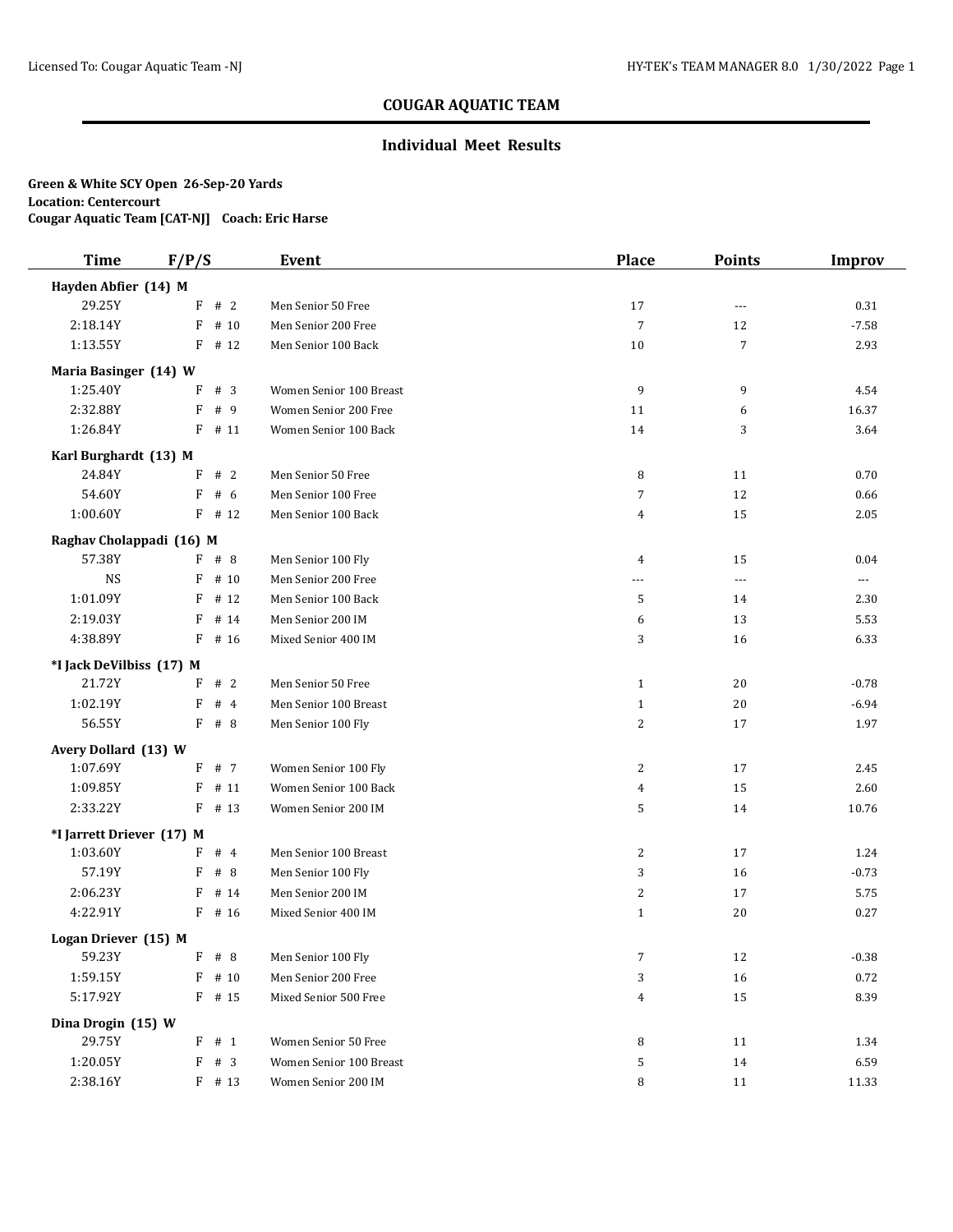### **Individual Meet Results**

| <b>Time</b>             | F/P/S                         | <b>Event</b>            | <b>Place</b> | <b>Points</b>  | <b>Improv</b> |
|-------------------------|-------------------------------|-------------------------|--------------|----------------|---------------|
| Ivie Drogin (13) W      |                               |                         |              |                |               |
| 1:02.27Y                | F<br># 5                      | Women Senior 100 Free   | 8            | 11             | 3.16          |
| 2:15.94Y                | F<br># 9                      | Women Senior 200 Free   | 8            | 11             | 11.33         |
| 1:09.27Y                | $F$ # 11                      | Women Senior 100 Back   | 3            | 16             | 3.12          |
|                         | *I Shaynalyn Dy-Saulon (16) W |                         |              |                |               |
| 30.39Y                  | F # 1                         | Women Senior 50 Free    | 10           | 7              | 2.62          |
| 1:06.64Y                | # 5<br>F                      | Women Senior 100 Free   | 12           | 5              | 5.50          |
| 1:13.06Y                | F # 7                         | Women Senior 100 Fly    | 5            | 14             | 8.17          |
| Hannah Ewing (14) W     |                               |                         |              |                |               |
| 1:01.78Y                | # 5<br>F                      | Women Senior 100 Free   | 6            | 13             | 0.73          |
| 2:15.08Y                | F<br># 9                      | Women Senior 200 Free   | 7            | 12             | 8.37          |
| 1:13.33Y                | $F$ # 11                      | Women Senior 100 Back   | 6            | 13             | 2.48          |
| *I Aidan Fong (13) M    |                               |                         |              |                |               |
| 27.10Y                  | F # 2                         | Men Senior 50 Free      | 13           | 4              | $-0.30$       |
| 1:10.03Y                | F<br># 8                      | Men Senior 100 Fly      | 9            | 9              | 1.67          |
| 1:11.09Y                | F<br># 12                     | Men Senior 100 Back     | 9            | 9              | 1.50          |
| Alexander Frame (14) M  |                               |                         |              |                |               |
| 25.43Y                  | $F$ # 2                       | Men Senior 50 Free      | 10           | 7              | 0.07          |
| 2:03.71Y                | F<br># 10                     | Men Senior 200 Free     | 5            | 14             | 4.34          |
| 1:08.73Y                | F<br># 12                     | Men Senior 100 Back     | 8            | 11             | 1.70          |
| Luke Gardner (13) M     |                               |                         |              |                |               |
| 29.34Y                  | F # 2                         | Men Senior 50 Free      | 18           | $---$          | $-1.07$       |
| 1:28.05Y                | F<br>#4                       | Men Senior 100 Breast   | 10           | 7              | $-2.74$       |
| 6:25.75Y                | $F$ # 15                      | Mixed Senior 500 Free   | 10           | 7              | 1.33          |
| Keira Gilligan (13) W   |                               |                         |              |                |               |
| 1:24.76Y                | F # 3                         | Women Senior 100 Breast | 8            | 11             | 7.67          |
| 1:15.83Y                | F<br># 11                     | Women Senior 100 Back   | 9            | 9              | 6.15          |
| 2:54.00Y                | # 13<br>F                     | Women Senior 200 IM     | 10           | 7              | 20.66         |
| Reagan Gilligan (13) W  |                               |                         |              |                |               |
| 1:14.35Y                | #3<br>F                       | Women Senior 100 Breast | 2            | 17             | 3.83          |
| 1:01.20Y                | F<br># 5                      | Women Senior 100 Free   | 5            | 14             | 2.94          |
| 2:31.49Y                | $F$ # 13                      | Women Senior 200 IM     | 3            | 16             | 1.95          |
| Henry Goodwin (12) M    |                               |                         |              |                |               |
| 28.22Y                  | #2<br>F                       | Men Senior 50 Free      | 15           | 2              | $-0.57$       |
| 1:18.37Y                | F<br># 8                      | Men Senior 100 Fly      | 10           | $\overline{7}$ | 0.66          |
| 2:27.69Y                | $F$ # 10                      | Men Senior 200 Free     | 8            | 11             | 9.70          |
| Brendan Guiliano (15) M |                               |                         |              |                |               |
| 1:00.53Y                | $F$ # 12                      | Men Senior 100 Back     | 3            | 16             | 0.50          |
| 2:13.97Y                | F<br># 14                     | Men Senior 200 IM       | 4            | 15             | 2.20          |
| 4:34.88Y                | F # 16                        | Mixed Senior 400 IM     | 2            | 17             | 0.72          |
|                         |                               |                         |              |                |               |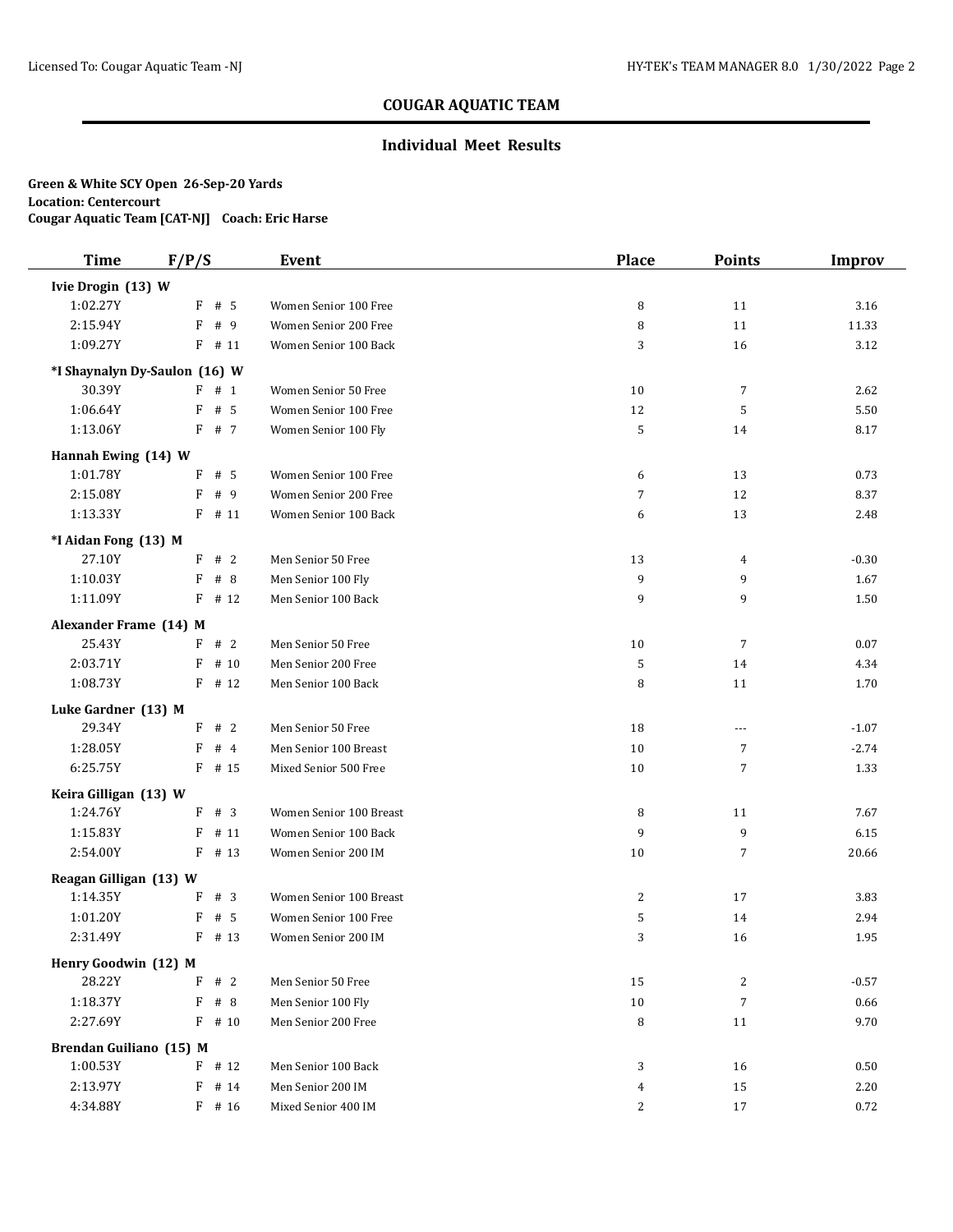### **Individual Meet Results**

| <b>Time</b>                       | F/P/S      | Event                   | <b>Place</b>   | <b>Points</b>  | <b>Improv</b> |
|-----------------------------------|------------|-------------------------|----------------|----------------|---------------|
| Marcos Gutierrez (16) M           |            |                         |                |                |               |
| 23.79Y                            | F # 2      | Men Senior 50 Free      | $\overline{4}$ | 15             | 0.42          |
| 52.79Y                            | F<br># 6   | Men Senior 100 Free     | 4              | 15             | 1.37          |
| 58.80Y                            | F<br>#8    | Men Senior 100 Fly      | 6              | 13             | 2.53          |
| Maya Gutierrez (14) W             |            |                         |                |                |               |
| <b>NS</b>                         | $F$ # 1    | Women Senior 50 Free    | $-$            | $- - -$        | $---$         |
| <b>NS</b>                         | F<br># 5   | Women Senior 100 Free   | ---            | ---            | ---           |
| <b>NS</b>                         | $F$ # 11   | Women Senior 100 Back   | ---            | ---            | ---           |
| Sam Iannuzzi (13) W               |            |                         |                |                |               |
| 31.91Y                            | $F$ # 1    | Women Senior 50 Free    | 14             | 3              | $-0.18$       |
| 1:31.45Y                          | F<br>#3    | Women Senior 100 Breast | 13             | 4              | $-5.25$       |
| 1:19.71Y                          | $F$ # 11   | Women Senior 100 Back   | 12             | 5              | 5.19          |
| Sonia Jagen (11) W                |            |                         |                |                |               |
| 30.80Y                            | $F$ # 1    | Women Senior 50 Free    | 11             | 5.5            | 0.09          |
| 1:25.53Y                          | F<br>#3    | Women Senior 100 Breast | 10             | 7              | $-1.11$       |
| 3:02.66Y                          | $F$ # 13   | Women Senior 200 IM     | 11             | 6              | 3.66          |
| Aryan Kapoor (15) M               |            |                         |                |                |               |
| 53.11Y                            | F # 6      | Men Senior 100 Free     | 6              | 13             | $-1.38$       |
| 1:00.11Y                          | # 12<br>F  | Men Senior 100 Back     | 2              | 17             | $-1.63$       |
| 2:22.80Y                          | F<br># 14  | Men Senior 200 IM       | $\overline{7}$ | 12             | 9.76          |
| Riley Kopp (13) W                 |            |                         |                |                |               |
| 31.69Y                            | $F$ # 1    | Women Senior 50 Free    | 13             | 4              | 0.01          |
| 1:32.91Y                          | # 3<br>F   | Women Senior 100 Breast | 14             | 3              | 4.60          |
| 1:22.40Y                          | $F$ # 11   | Women Senior 100 Back   | 13             | $\overline{4}$ | 1.98          |
| Gabby Kutsup (15) W               |            |                         |                |                |               |
| 1:08.11Y                          | F<br>#5    | Women Senior 100 Free   | 14             | 3              | 4.89          |
| 2:25.84Y                          | F<br>#9    | Women Senior 200 Free   | 10             | $\overline{7}$ | 14.24         |
| 6:15.97Y                          | F<br># 15  | Mixed Senior 500 Free   | 9              | 9              | 38.05         |
| Alejandra Laynez (15) W           |            |                         |                |                |               |
| 1:03.94Y                          | F # 7      | Women Senior 100 Fly    | $\mathbf{1}$   | 20             | 1.98          |
| 2:08.48Y                          | F<br>#9    | Women Senior 200 Free   | 3              | 16             | 6.65          |
| 5:34.39Y                          | $F$ # 15   | Mixed Senior 500 Free   | 6              | 13             | 3.47          |
|                                   |            |                         |                |                |               |
| Angel Laynez (16) M<br>23.62Y     | F<br>#2    | Men Senior 50 Free      | $\mathbf{2}$   | 17             | 0.70          |
| 53.09Y                            | F<br># 6   | Men Senior 100 Free     | 5              | 14             | 2.66          |
| 1:59.33Y                          | $F$ # 10   | Men Senior 200 Free     | $\overline{4}$ | 15             | 6.90          |
|                                   |            |                         |                |                |               |
| Leticia Laynez (13) W<br>1:12.16Y | # $3$<br>F | Women Senior 100 Breast | $\mathbf{1}$   | 20             | 1.73          |
| 2:20.99Y                          | F<br># 13  | Women Senior 200 IM     | 2              | 17             | 2.39          |
| 4:55.03Y                          | $F$ # 16   | Mixed Senior 400 IM     | 4              | 15             | $-3.05$       |
|                                   |            |                         |                |                |               |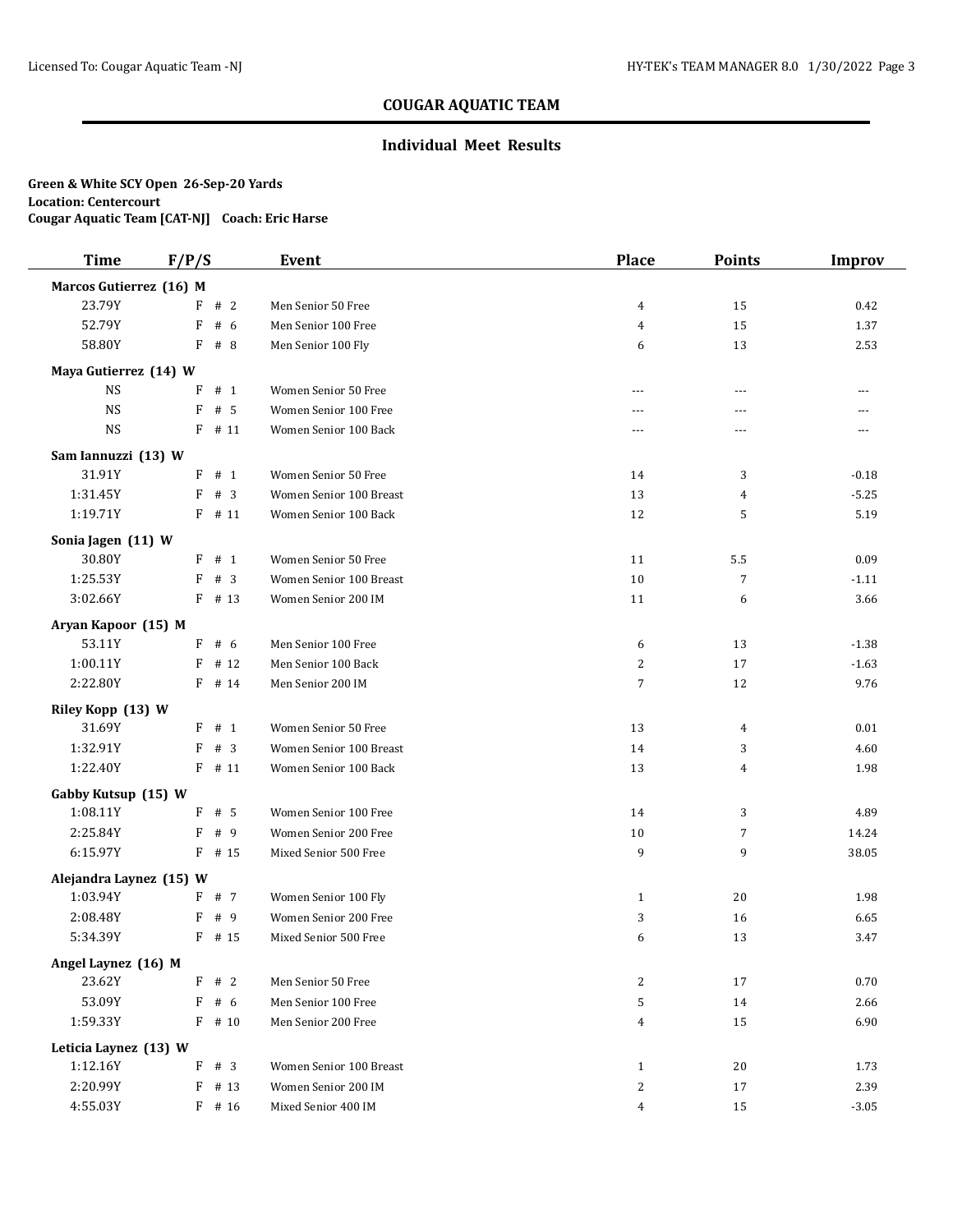### **Individual Meet Results**

| <b>Time</b>                        | F/P/S      | Event                   | <b>Place</b>   | <b>Points</b> | <b>Improv</b> |
|------------------------------------|------------|-------------------------|----------------|---------------|---------------|
| *I Sammy Lederman (16) M           |            |                         |                |               |               |
| 24.70Y                             | #2<br>F    | Men Senior 50 Free      | 6              | 13            | $-0.19$       |
| 1:06.27Y                           | F<br># $4$ | Men Senior 100 Breast   | 3              | 16            | 0.26          |
| 2:12.12Y                           | F<br># 14  | Men Senior 200 IM       | 3              | 16            | $-1.62$       |
| Charlotte Lepis (16) W             |            |                         |                |               |               |
| 26.44Y                             | # 1<br>F   | Women Senior 50 Free    | 2              | 17            | 1.65          |
| 56.92Y                             | F<br>#5    | Women Senior 100 Free   | $\mathbf{1}$   | 20            | 2.54          |
| 2:06.19Y                           | F<br># 9   | Women Senior 200 Free   | $\overline{c}$ | 17            | 9.25          |
| Ella Lepis (14) W                  |            |                         |                |               |               |
| 1:21.93Y                           | # 3<br>F   | Women Senior 100 Breast | $\overline{7}$ | 12            | 5.46          |
| 2:19.52Y                           | F<br>#9    | Women Senior 200 Free   | 9              | 9             | 11.65         |
| 2:33.12Y                           | $F$ # 13   | Women Senior 200 IM     | 4              | 15            | 10.98         |
| Alex Makovsky (13) M               |            |                         |                |               |               |
| 27.36Y                             | #2<br>F    | Men Senior 50 Free      | 14             | 3             | $-0.33$       |
| 1:02.05Y                           | F<br># 6   | Men Senior 100 Free     | 9              | 9             | 2.43          |
| 1:16.84Y                           | $F$ # 12   | Men Senior 100 Back     | 11             | 6             | 5.32          |
| Gracie Masella (13) W              |            |                         |                |               |               |
| 29.50Y                             | $F$ # 1    | Women Senior 50 Free    | 6              | 13            | 2.12          |
| 1:21.79Y                           | F<br>#3    | Women Senior 100 Breast | 6              | 13            | 6.16          |
| 1:18.26Y                           | F<br># 7   | Women Senior 100 Fly    | 7              | 12            | 9.02          |
| Isabella Masella (16) W            |            |                         |                |               |               |
| 30.16Y                             | F<br># 1   | Women Senior 50 Free    | 9              | 9             | 1.65          |
| 1:06.44Y                           | F<br># 5   | Women Senior 100 Free   | 11             | 6             | 5.16          |
| 1:13.68Y                           | F<br># 7   | Women Senior 100 Fly    | 6              | 13            | 9.21          |
| <b>Christopher Mattesky (13) M</b> |            |                         |                |               |               |
| 29.08Y                             | F # 2      | Men Senior 50 Free      | 16             | $\mathbf{1}$  | $-1.53$       |
| 1:14.83Y                           | F<br>#4    | Men Senior 100 Breast   | 6              | 13            | $-0.72$       |
| 2:37.24Y                           | $F$ # 14   | Men Senior 200 IM       | 9              | 9             | $-2.65$       |
| Elise McGirt (14) W                |            |                         |                |               |               |
| 27.87Y                             | $F$ # 1    | Women Senior 50 Free    | 4              | 15            | 1.43          |
| 1:02.00Y                           | F<br># 5   | Women Senior 100 Free   | 7              | 12            | 4.06          |
| 1:09.20Y                           | F # 7      | Women Senior 100 Fly    | 3              | 16            | 3.92          |
| Shannon McGowan (12) W             |            |                         |                |               |               |
| 29.67Y                             | $F$ # 1    | Women Senior 50 Free    | 7              | 12            | 0.93          |
| 1:06.04Y                           | $F$ # 5    | Women Senior 100 Free   | 10             | 7             | 4.49          |
| 1:18.43Y                           | $F$ # 11   | Women Senior 100 Back   | 11             | 6             | 8.71          |
| *I Mia Morreale (16) W             |            |                         |                |               |               |
| 26.64Y                             | #1<br>F    | Women Senior 50 Free    | 3              | 16            | 1.03          |
| 1:16.52Y                           | F<br>#3    | Women Senior 100 Breast | 3              | 16            | 6.11          |
| 1:04.21Y                           | $F$ # 5    | Women Senior 100 Free   | 9              | 9             | 8.80          |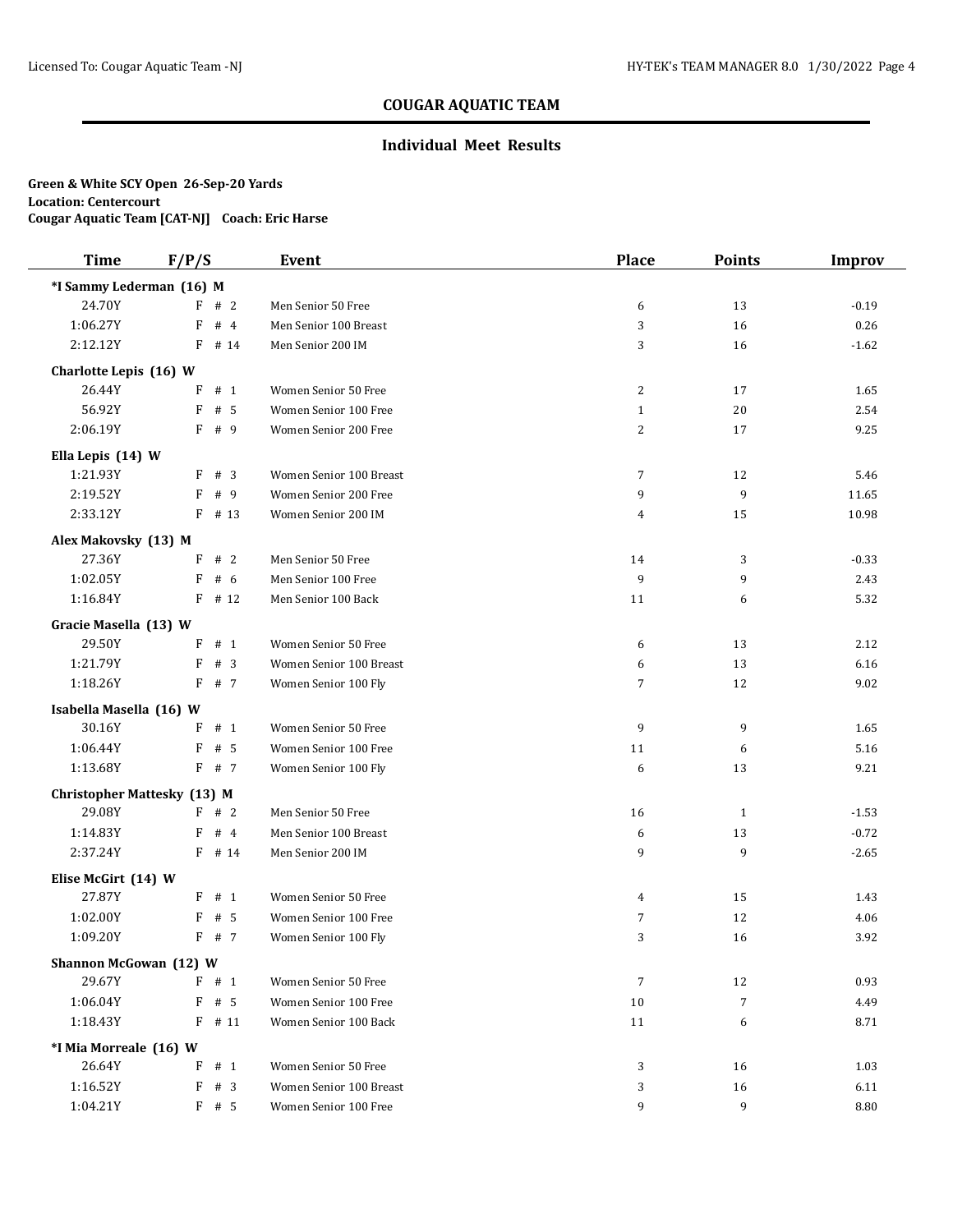### **Individual Meet Results**

| <b>Time</b>                 | F/P/S      | <b>Event</b>            | <b>Place</b>   | <b>Points</b> | <b>Improv</b> |
|-----------------------------|------------|-------------------------|----------------|---------------|---------------|
| *I Devon Muldoon (17) W     |            |                         |                |               |               |
| 1:03.77Y                    | $F$ # 11   | Women Senior 100 Back   | $\mathbf{1}$   | 20            | 6.22          |
| 2:15.02Y                    | F<br># 13  | Women Senior 200 IM     | $\mathbf{1}$   | 20            | 9.41          |
| 5:23.23Y                    | $F$ # 15   | Mixed Senior 500 Free   | 5              | 14            | 24.64         |
| Eli Muldoon (14) M          |            |                         |                |               |               |
| 25.81Y                      | F<br>#2    | Men Senior 50 Free      | 11             | 6             | 0.68          |
| 1:15.76Y                    | #4<br>F    | Men Senior 100 Breast   | 8              | 11            | 5.00          |
| 1:05.65Y                    | F<br>#8    | Men Senior 100 Fly      | 8              | 11            | 3.04          |
| Caroline Murray (14) W      |            |                         |                |               |               |
| 1:11.84Y                    | F<br># 7   | Women Senior 100 Fly    | 4              | 15            | 7.49          |
| 2:14.11Y                    | # 9<br>F   | Women Senior 200 Free   | 5              | 14            | 12.83         |
| 5:52.44Y                    | $F$ # 15   | Mixed Senior 500 Free   | 8              | 11            | 29.72         |
| Ashley Peng (13) W          |            |                         |                |               |               |
| 1:31.20Y                    | F<br>#3    | Women Senior 100 Breast | 12             | 5             | 1.25          |
| 1:14.66Y                    | # 11<br>F  | Women Senior 100 Back   | $\overline{7}$ | 12            | 5.46          |
| 2:51.58Y                    | $F$ # 13   | Women Senior 200 IM     | 9              | 9             | 4.90          |
| *I Alexander Petroff (16) M |            |                         |                |               |               |
| 24.02Y                      | F # 2      | Men Senior 50 Free      | 5              | 14            | 1.12          |
| 51.35Y                      | # 6<br>F   | Men Senior 100 Free     | 2              | 17            | 2.00          |
| 56.51Y                      | $F$ # 12   | Men Senior 100 Back     | $\mathbf{1}$   | 20            | 2.87          |
| Kyle Phillips (13) M        |            |                         |                |               |               |
| 59.67Y                      | F # 6      | Men Senior 100 Free     | 8              | 11            | $-1.64$       |
| 2:10.70Y                    | F<br># 10  | Men Senior 200 Free     | 6              | 13            | 0.72          |
| 5:37.81Y                    | $F$ # 15   | Mixed Senior 500 Free   | $\overline{7}$ | 12            | $-9.46$       |
| Matthew Piacentini (14) M   |            |                         |                |               |               |
| 25.20Y                      | F # 2      | Men Senior 50 Free      | 9              | 9             | 0.33          |
| 58.35Y                      | F<br># 8   | Men Senior 100 Fly      | 5              | 14            | $-0.04$       |
| 2:15.22Y                    | $F$ # 14   | Men Senior 200 IM       | 5              | 14            | 4.49          |
| Mario Pontidis (14) M       |            |                         |                |               |               |
| 24.72Y                      | F<br>#2    | Men Senior 50 Free      | 7              | 12            | 0.69          |
| 1:11.22Y                    | F<br>#4    | Men Senior 100 Breast   | 5              | 14            | 2.55          |
| 1:04.49Y                    | $F$ # 12   | Men Senior 100 Back     | $\overline{7}$ | 12            | 3.80          |
| *I Natalia Ramos (14) W     |            |                         |                |               |               |
| <b>NS</b>                   | F<br>#1    | Women Senior 50 Free    | $---$          |               |               |
| <b>NS</b>                   | F<br>$#$ 3 | Women Senior 100 Breast | ---            |               |               |
| $_{\rm NS}$                 | F<br># 5   | Women Senior 100 Free   | $---$          | $---$         | ---           |
| Vivianna Ramos (12) W       |            |                         |                |               |               |
| 32.96Y                      | # 1<br>F   | Women Senior 50 Free    | 15             | 2             | 2.17          |
| 1:28.94Y                    | F<br># 3   | Women Senior 100 Breast | 11             | 6             | 7.51          |
| 1:33.55Y                    | F # 7      | Women Senior 100 Fly    | 8              | 11            | 0.98          |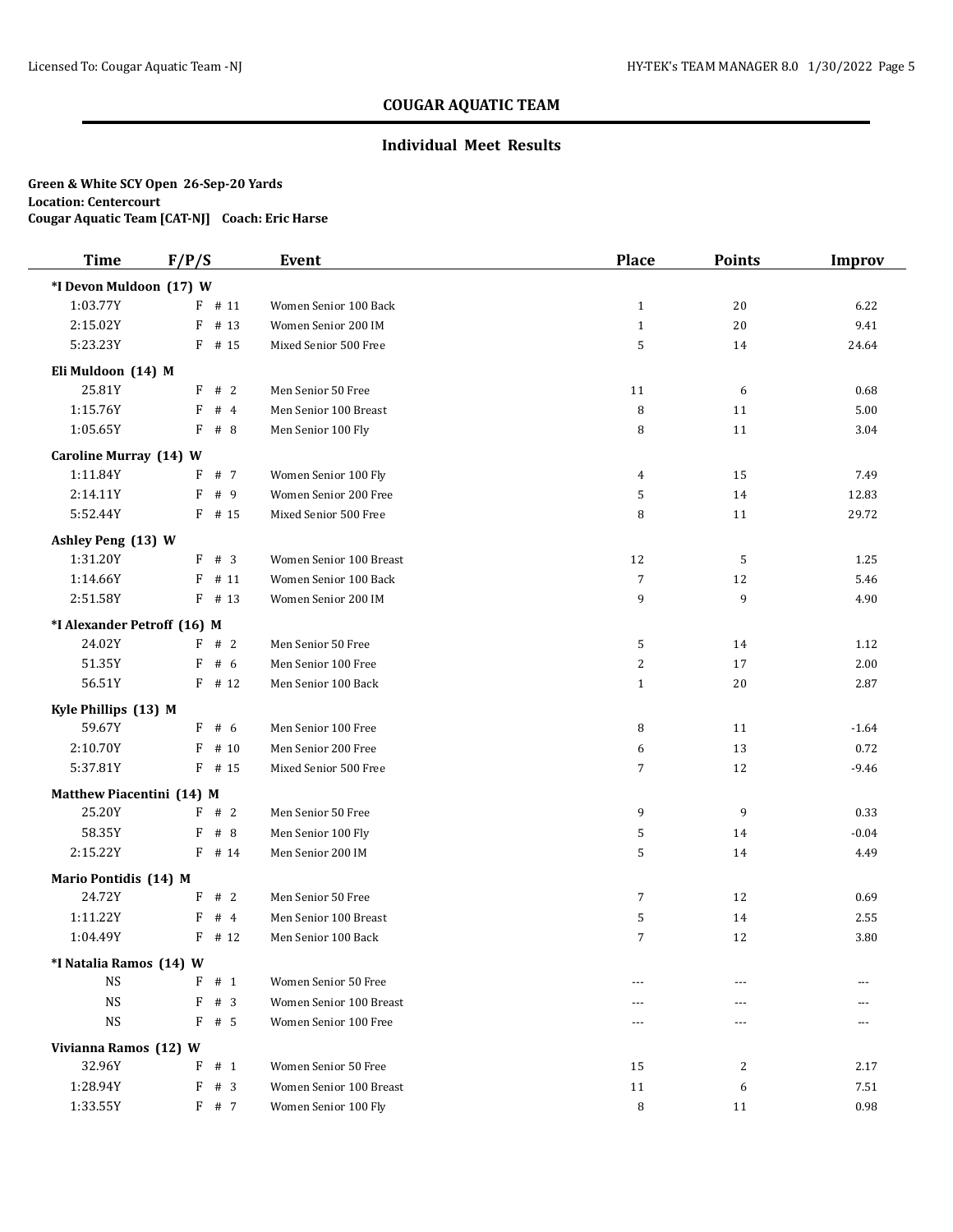### **Individual Meet Results**

| <b>Time</b>                       | F/P/S |                      | <b>Event</b>                            | <b>Place</b>                 | <b>Points</b>  | <b>Improv</b> |
|-----------------------------------|-------|----------------------|-----------------------------------------|------------------------------|----------------|---------------|
| Amanda Rohde (15) W               |       |                      |                                         |                              |                |               |
| 59.53Y                            | F     | #5                   | Women Senior 100 Free                   | 3                            | 16             | 1.65          |
| 2:09.52Y                          | F     | # 9                  | Women Senior 200 Free                   | $\overline{4}$               | 15             | 3.56          |
| 1:08.74Y                          |       | $F$ # 11             | Women Senior 100 Back                   | $\sqrt{2}$                   | 17             | 2.46          |
| Kailey Ross (14) W                |       |                      |                                         |                              |                |               |
| 1:19.06Y                          |       | F # 3                | Women Senior 100 Breast                 | 4                            | 15             | 4.62          |
| 1:09.87Y                          |       | $F$ # 11             | Women Senior 100 Back                   | 5                            | 14             | 3.86          |
| 2:33.95Y                          |       | $F$ # 13             | Women Senior 200 IM                     | 6                            | 13             | 11.52         |
| Schuyler Ross (16) W              |       |                      |                                         |                              |                |               |
| 26.39Y                            |       | $F$ # 1              | Women Senior 50 Free                    | $\mathbf{1}$                 | 20             | 1.26          |
| 56.93Y                            | F     | # 5                  | Women Senior 100 Free                   | $\sqrt{2}$                   | 17             | 2.95          |
| 2:02.43Y                          | F     | # 9                  | Women Senior 200 Free                   | $\mathbf{1}$                 | 20             | 6.10          |
| John Sagui (13) M                 |       |                      |                                         |                              |                |               |
| 29.64Y                            | F     | #2                   | Men Senior 50 Free                      | 19                           | $---$          | $-0.82$       |
| 1:19.50Y                          | F     | #4                   | Men Senior 100 Breast                   | 9                            | 9              | $-3.38$       |
| 2:30.53Y                          |       | $F$ # 10             | Men Senior 200 Free                     | 9                            | 9              | $-0.71$       |
| Koji Sawa (11) M                  |       |                      |                                         |                              |                |               |
| 26.85Y                            | F     | #2                   | Men Senior 50 Free                      | 12                           | 5              | $-0.41$       |
| 1:15.10Y                          | F     | #4                   | Men Senior 100 Breast                   | $\overline{7}$               | 12             | $-0.28$       |
| 2:31.71Y                          |       | $F$ # 14             | Men Senior 200 IM                       | 8                            | 11             | 7.25          |
| Margaret Sawa (13) W              |       |                      |                                         |                              |                |               |
| 1:00.19Y                          |       | $F$ # 5              | Women Senior 100 Free                   | 4                            | 15             | 3.72          |
| 2:14.26Y                          | F     | # 9                  | Women Senior 200 Free                   | 6                            | 13             | 7.10          |
| 2:37.21Y                          |       | $F$ # 13             | Women Senior 200 IM                     | $\sqrt{7}$                   | 12             | 10.69         |
| David Slowinski (15) M            |       |                      |                                         |                              |                |               |
| 23.71Y                            |       | F # 2                | Men Senior 50 Free                      | 3                            | 16             | $-0.04$       |
| 51.46Y                            | F     | # 6                  | Men Senior 100 Free                     | 3                            | 16             | $-0.94$       |
| 1:01.68Y                          | F     | # 12                 | Men Senior 100 Back                     | 6                            | 13             | 1.35          |
| Charlotte Stieve (16) W           |       |                      |                                         |                              |                |               |
| 30.80Y                            |       | $F$ # 1              | Women Senior 50 Free                    | 11                           | $5.5\,$        | 2.91          |
| 1:09.51Y                          | F     | #5                   | Women Senior 100 Free                   | 15                           | $\overline{c}$ | 7.81          |
| 1:15.94Y                          |       | $F$ # 11             | Women Senior 100 Back                   | 10                           | $\overline{7}$ | 7.19          |
|                                   |       |                      |                                         |                              |                |               |
| *I Justin Viotto (20) M<br>54.13Y |       |                      |                                         |                              |                |               |
|                                   |       | $F$ # 8              | Men Senior 100 Fly<br>Men Senior 200 IM | $\mathbf{1}$                 | 20             |               |
| 2:01.14Y<br>4:54.50Y              |       | $F$ # 14<br>$F$ # 15 | Mixed Senior 500 Free                   | $\mathbf{1}$<br>$\mathbf{2}$ | 20<br>17       | ---<br>---    |
|                                   |       |                      |                                         |                              |                |               |
| Alexa Whitworth (11) W            |       |                      |                                         |                              |                |               |
| 29.35Y                            |       | $F$ # 1              | Women Senior 50 Free                    | 5                            | 14             | $-0.06$       |
| 1:06.66Y                          | F     | #5                   | Women Senior 100 Free                   | 13                           | $\overline{4}$ | 1.59          |
| 1:15.76Y                          |       | $F$ # 11             | Women Senior 100 Back                   | 8                            | 11             | 2.05          |